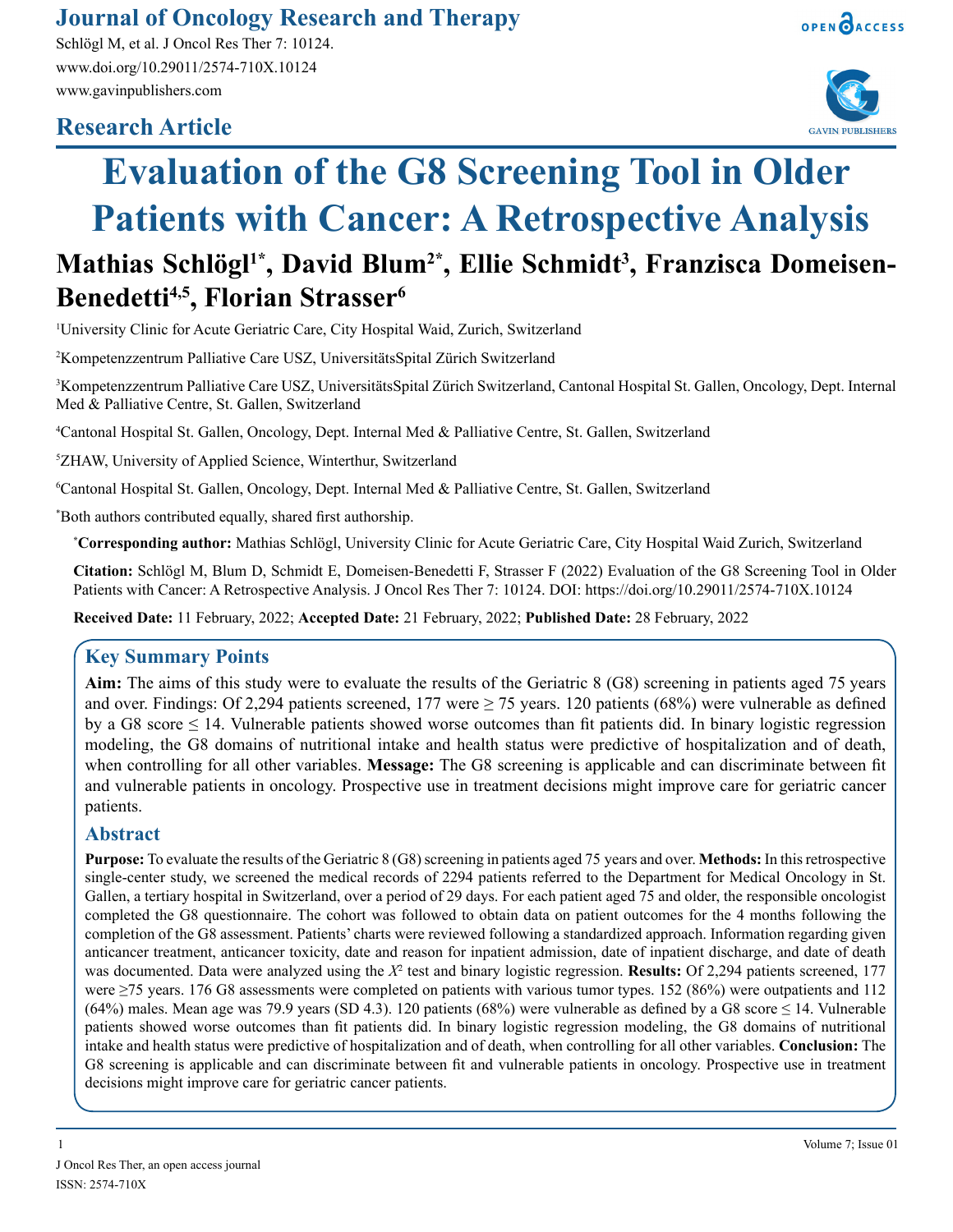**Keywords:** Geriatric assessment; Clinical oncology; Palliative medicine; Hospitalization; Death

### **Introduction**

As the worldwide population ages, clinicians are often required to make difficult and complex decisions regarding the treatment of older people (aged 65 years and older) with cancer [1]. Therefore, the National Academy of Medicine (formally the Institute of Medicine), the American Society of Clinical Oncology (ASCO), the Cancer and Aging Research Group and the International Society of Geriatric Oncology (SIOG), have all called for improved care delivery that attends to aging-related conditions of older adults with cancer [2].

However, chronological age alone is often a poor indicator of the physiological and functional status of older adults, and thus should not be the main factor guiding treatment decisions in oncology [1]. By contrast, a geriatric assessment can provide a more comprehensive understanding of the functional and physiological age of an older person with cancer and it is also useful to understand which patients are at increased risk of hospitalization and mortality [3]. The geriatric assessment of older patients with cancer is usually based on use of a screening tool (such as G8) followed by comprehensive geriatric assessment (CGA). Although the SIOG [4] recommended the widespread use of the CGA as the gold standard for defining the presence and or the degree of frailty in older patients with cancer, it is time-consuming and many oncology teams cannot implement geriatric oncology management due to non-availability of geriatricians and the increasing number of older patients with cancer [5].

The current challenge lies within using the available resources well and developing care pathways to implement geriatric assessment in an efficient and effective way, especially outside specialized academic settings [2,6-8]. The objectives of this study were to assess a feasible [9] and effective G8 screening into standard practice [10] estimating the prevalence of vulnerable geriatric oncology patients over 65 years and to examine the relationship between a low G8 score and hospitalization, anticancer treatment toxicity, and death.

#### **Material and Methods**

#### **Patient population and ethics procedures**

This retrospective cohort study was conducted at the Department for Medical Oncology in St. Gallen, a tertiary hospital in Switzerland. The Ethics Commission of Eastern Switzerland approved the study on 18 May 2021 (ref: EKOS-21/078) and the study was performed according to the 1964 Declaration of Helsinki [11]. No consent from individual patients was required as the data were analyzed anonymously. Overall, the final treatment strategy was decided based on the patient`s Eastern Cooperative Oncology Group (ECOG) score, age and status of organ function, regardless of the G8 score.

#### **Screening**

Over a period of 29 days, from 15 August 2016 to 12 September 2016, the medical records of 2294 patients referred to our department were reviewed. Patients aged 75 and older were included in the analysis. Patients with a missing G8 score were excluded. All of these patients were screened for eligibility to participate in this study based on the presence of the inclusion criterion in their medical records. Inclusion criterion was patient age 75 and older with no upper limit. Those with the age younger than 75 ( $n=1882$ ) and duplicates ( $n=235$ ) were excluded. Finally, clinical data collection was incomplete for one patient. Thus, 176 patients were evaluated in the study (Figure 1).



**Figure 1:** Screening of 176 patients.

#### **G8 assessment**

For each patient, the responsible oncologist completed the G8 questionnaire [12]. It issues seven items from the Mini Nutritional Assessment, which refer to nutritional status, weight loss, Body Mass Index [BMI], mobility, psychological status, number of prescribed medications (N3 per day), and self-perception of health, the eighth item groups patients into three age categories  $($  <0; 80-85; >85). The total score ranges from 0 (heavily affected) to 17 points (not affected), and a score of  $\leq$  14 is defined as an impaired G8 score (7). The median duration for the completion of the assessment is reported to be 4 min [13]. G8 has been used as a screening tool for frailty, functional decline and impaired overall survival [14,15].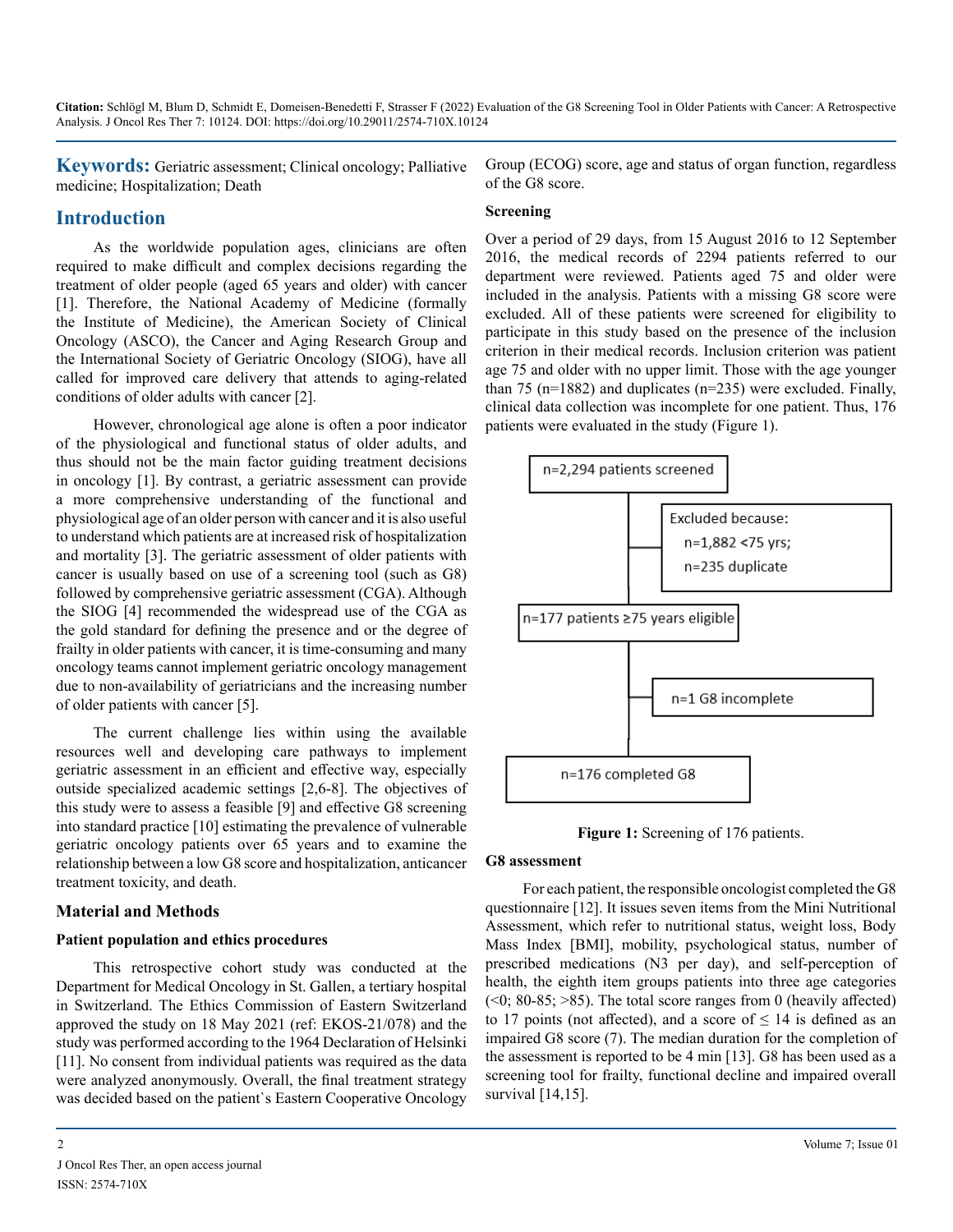#### **Data Collection**

For the chart review, we followed the instructions from Vassar and colleagues [16], who provided a summary of ten considerations for designing retrospective chart reviews. In detail, data were abstracted from the patient's medical records by a trained physician (FS) using a standardized, pre-developed paper data abstraction instrument in German, based on the study's data abstraction procedural guideline which clearly defined the inclusion and exclusion criteria, the variables' locations in the medical record, variable definitions, and treatment of missing data. Furthermore, the reliability of FS' scoring was checked by double scoring 20 randomly selected patients for whom a G8 was provided by the responsible physician. Double scoring showing moderate yet sufficient agreement between FS and other physicians on overall G8 score ( $\kappa$  =.500; p =.019).

#### **Outcomes**

The primary outcomes are the results of the G8 screening. The secondary outcomes are the information on anticancer treatment, anticancer toxicity, date and reason for inpatient admission, date of inpatient discharge, and date of death.

#### **Follow-Up**

The cohort was followed up for four months until 15 January 2017 to obtain data on patient outcomes.

#### **Statistical Analysis**

Descriptive statistics were used to describe basic features of the data, continuous data presented as mean  $\pm$  standard deviation (SD) if normally distributed and median [interquartile range (IQR)] if distribution was skewed. The association between G8 score and patient characteristics was analyzed by the Fisher`s exact test. Determination of predictive factors for vulnerable patients was performed using binary logistic regression analysis. The comparison of outcomes for fit and vulnerable patients was conducted using *Χ*<sup>2</sup> test. All statistical analyses were performed with Stata IC 12.1 (Statacorp, 4905, Lakeway Drive, College station, Texas, USA).

#### **Results**

#### **Patient Characteristics**

The study population of older patients with cancer had a mean age of  $79.9 \pm 4.3$  years old (range, 75-94 years) and 64.0% were male. Genitourinary (22%), hematological (22%), thoracic (17%), and gastrointestinal (17%) cancers were most prevalent (Table 1). There were no significant differences for gender or tumor type.

|                                     | Frequency         | Percent |  |  |  |  |
|-------------------------------------|-------------------|---------|--|--|--|--|
| <b>Treatment mode at assessment</b> |                   |         |  |  |  |  |
| Outpatient                          | 152               | 86%     |  |  |  |  |
| Inpatient                           | 24                | 14%     |  |  |  |  |
|                                     | <b>Sex</b>        |         |  |  |  |  |
| Female                              | 64                | 36%     |  |  |  |  |
| Male                                | 112               | 64%     |  |  |  |  |
|                                     | <b>Tumor</b> type |         |  |  |  |  |
| Thoracic                            | 30                | 17%     |  |  |  |  |
| Gastrointestinal                    | 30                | 17%     |  |  |  |  |
| Ear Nose & Throat                   | 5                 | 3%      |  |  |  |  |
| Gynecological                       | 5                 | 3%      |  |  |  |  |
| Genitourinary                       | 38                | 22%     |  |  |  |  |
| Hematological                       | 39                | 22%     |  |  |  |  |
| Sarcoma                             | 4                 | 2%      |  |  |  |  |
| Melanoma                            | 10                | 6%      |  |  |  |  |
| Other                               | 6                 | 3%      |  |  |  |  |
| No tumor                            | 6                 | 3%      |  |  |  |  |
| Multiple tumors                     | 3                 | 2%      |  |  |  |  |

**Table 1**: Demographic and Medical Characteristics of Geriatric Oncology Patients n=176.

#### **G8 Screening Results**

120 patients (68%) had an impaired score ( $\leq$  14 points), mean score: 12.2, Standard Deviation (SD) 0.2. In detail, 96% of inpatients and 64% of outpatients had an impaired score (*Χ*<sup>2</sup>  $(1, N=176) = 9.794$ ,  $p = 0.002$ ). All G8 domains were found to be significantly associated with vulnerability in this sample except for the range age 80-85.

#### **Outcomes**

Cancer treatment was given at similar rates in vulnerable and non-vulnerable patients. No significant differences were observed in vulnerable and non-vulnerable patients' experience of anticancer treatment toxicity, according to documentation in patient charts. Within the 4 months follow-up, 28 patients died. Of those, 27 were vulnerable, showing a significant difference between the groups  $(X^2 (1, N=176) = 12.246, p<.001)$ . There was also a significant association between vulnerability and hospitalization within 4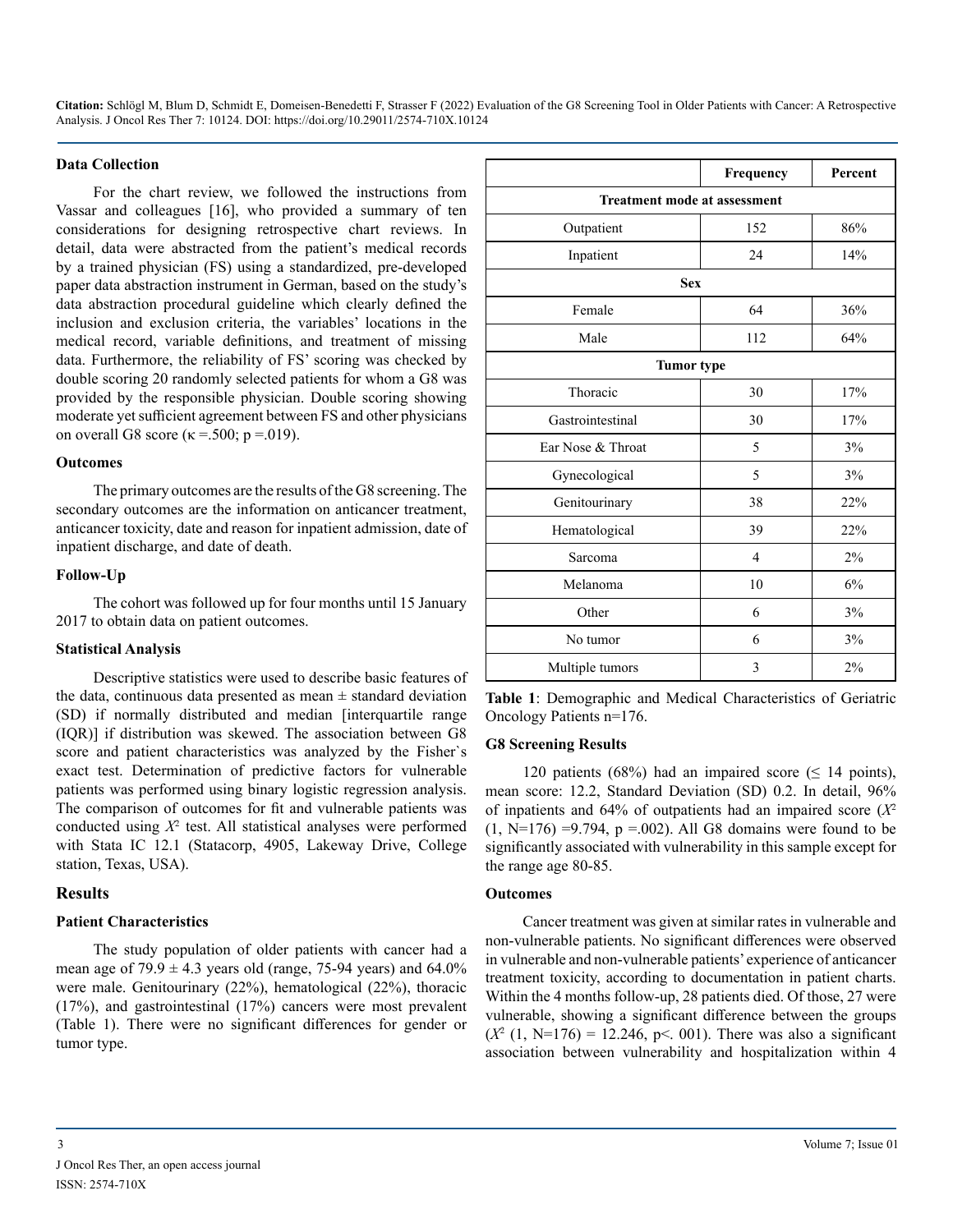| months of the initial G8 assessment $(X^2(1, N=174) = 18.231, p<0.01)$ , with 60 of the 69 patients who were eventually hospitalized |  |
|--------------------------------------------------------------------------------------------------------------------------------------|--|
| classified as vulnerable. Table 2 provides details on the outcomes for vulnerable and fit patients (Table 2).                        |  |

|                                           | <b>Vulnerable patients</b> |               | <b>Fit patients</b> |               | $X^2$       |  |
|-------------------------------------------|----------------------------|---------------|---------------------|---------------|-------------|--|
| G8 Domains                                | $n=120$                    | $\frac{0}{0}$ | $N = 56$            | $\frac{0}{0}$ |             |  |
| Normal Nutritional Intake                 | 63                         | 53%           | 56                  | 100%          | p<.001      |  |
| No Weight Loss                            | 48                         | 52%           | 52                  | 93%           | p<.001      |  |
| Goes Outside                              | 99                         | 83%           | 56                  | 100%          | $p = 0.01$  |  |
| No Neuropsychological Problems            | 88                         | 73%           | 54                  | 96%           | p<.001      |  |
| $BMI \geq 23$                             | 62                         | 53%           | 52                  | 93%           | p<.001      |  |
| $\leq$ 3 Prescription Drugs               | 22                         | 18%           | 21                  | 38%           | $p = 0.006$ |  |
| Better/Same Health Status                 | 45                         | 38%           | 39                  | 70%           | p<.001      |  |
| Age                                       |                            |               |                     |               |             |  |
| < 80                                      | 53                         | 45%           | 39                  | 70%           | $p = 0.002$ |  |
| 80-85                                     | 40                         | 34%           | 16                  | 29%           | $p = 0.482$ |  |
| >80                                       | 25                         | 21%           | 1                   | 2%            | $p = 0.001$ |  |
| <b>Outcomes Reported in Patient Chart</b> |                            |               |                     |               |             |  |
| Anticancer treatment                      | 77                         | 64%           | 35                  | 63%           | $p=.830$    |  |
| Toxicity                                  | 50                         | 42%           | 18                  | 33%           | $p = 0.243$ |  |
| Hospitalization                           | 60                         | 50%           | 9                   | 16%           | p<.001      |  |
| Death                                     | 27                         | 23%           | 1                   | 2%            | p<.001      |  |

**Table 2:** G8 Domains and Outcomes in Vulnerable *vs*. Fit Patients.

#### **G8 Items and Their Relationship to Outcomes**

The data provided insight into which G8 questions are predictive of hospitalization or of death. Table 3 provides the results of the binary logistic regression for hospitalization. It shows that when controlling for all G8 items, for each point rise in Nutritional Intake score, patients were 26% less likely to be hospitalized ( $p=0.003$ ), and for each point rise in Health Status, patients were 47% less likely (p=.008) to be hospitalized. Table 4 provides the results of the binary logistic regression for death recorded within 4 months of initial G8 assessment. It shows that when controlling for all G8 items, for each point rise in Nutritional Intake score, patients were 24% less likely to die (p=.006), and for each point rise in Health Status, patients were 36% less likely (p=.021) to die. Regression models were also fitted for only vulnerable patients, but these models showed no substantial differences to the models presented in Tables 3 and 4.

| G8 Item                   | Regression<br>Coefficient | <b>Standard Error</b> | Odds<br>Ratio | 95% Confidence<br><b>Interval</b> | p-value |
|---------------------------|---------------------------|-----------------------|---------------|-----------------------------------|---------|
| Nutritional Intake        | $-1.34$                   | 0.45                  | 0.26          | $(0.11 - 0.64)$                   | .003    |
| Weight Loss               | 0.04                      | 0.20                  | 1.04          | $(0.71 - 1.54)$                   | .827    |
| Mobility                  | $-0.01$                   | 0.46                  | 0.99          | $(0.40 - 2.45)$                   | .977    |
| Neuropsychiatric Problems | 0.82                      | 0.46                  | 2.27          | $(0.92 - 5.63)$                   | .076    |
| BMI                       | $-0.32$                   | 0.21                  | 0.73          | $(0.48 - 1.10)$                   | .134    |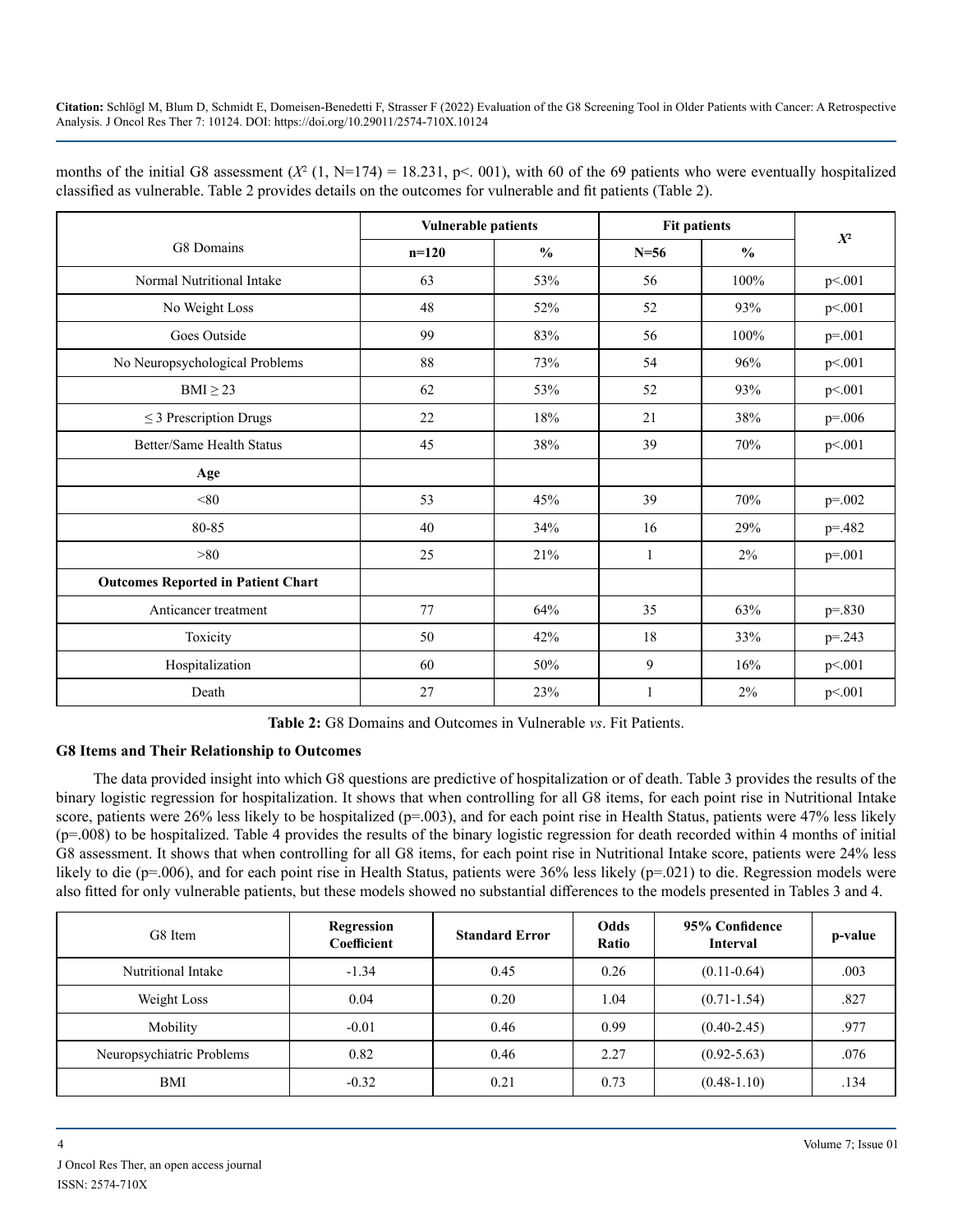| Medication           | 0.06    | 0.43 | 1.07 | $(0.46 - 2.48)$ | .881 |
|----------------------|---------|------|------|-----------------|------|
| <b>Health Status</b> | $-0.75$ | 0.28 | 0.47 | $(0.27 - 0.82)$ | .008 |
| Age                  | $-0.14$ | 0.25 | 0.87 | $(0.53 - 1.43)$ | .584 |
| Constant             | 1.78    | 0.98 | 5.95 |                 | .070 |

| G8 Item                   | Regression<br>Coefficient | <b>Standard Error</b> | <b>Odds Ratio</b> | 95% Confidence<br><b>Interval</b> | p-value |
|---------------------------|---------------------------|-----------------------|-------------------|-----------------------------------|---------|
| Nutritional Intake        | $-1.41$                   | 0.51                  | 0.24              | $(0.09 - 0.66)$                   | .006    |
| Weight Loss               | 0.19                      | 0.25                  | 1.21              | $(0.73 - 1.99)$                   | .454    |
| Mobility                  | $-0.17$                   | 0.49                  | 0.84              | $(0.32 - 2.18)$                   | .721    |
| Neuropsychiatric Problems | $-0.37$                   | 0.49                  | 0.69              | $(0.26 - 1.82)$                   | .457    |
| BMI                       | 0.08                      | 0.27                  | 1.08              | $(0.64 - 1.82)$                   | .765    |
| Medication                | $-0.26$                   | 0.64                  | 0.77              | $(0.22 - 2.71)$                   | .683    |
| <b>Health Status</b>      | $-1.03$                   | 0.45                  | 0.36              | $(0.15 - 0.85)$                   | .021    |
| Age                       | $-0.49$                   | 0.32                  | 0.61              | $(0.32 - 1.15)$                   | .125    |
| Constant                  | 2.16                      | 1.06                  | 8.64              |                                   | .043    |

**Table 3:** Binary Logistic Regression Predicting Hospitalization n=170.

**Table 4:** Binary Logistic Regression Predicting Death n=172.

# **Discussion**

In this retrospective analysis of older adults with cancer, we assessed the G8 questionnaire in 176 older patients with cancer over one month. We showed that 68% were vulnerable as defined by a G8 score  $\leq$  14. Importantly, both fit and vulnerable patients received anticancer treatment on a same level (63% and 64% respectively). Similarly, our data on documented toxicity suggest that no profound overtreatment occurred, given that fit and vulnerable patients experienced anticancer treatment toxicity at relatively similar rates (33% and 42% respectively). These findings are in accordance with previous literature investigating chemotherapy-related toxicity in ageing populations [17-19].

Previously, Takahashi et al. performed another single institution retrospective study assessing the G8 in older patients with cancer [20]. Out of 264 enrolled patients, the median G8 score was 11 (range:  $1.5 \pm 17$ ); 83.0% of patients had an abnormal score ( $\leq$  14). More than 50% of patients had a low score in 5 items (food intake, weight loss, body mass index, prescription drug, and self-perception of health), whereas less than 25% of patients had a low score in mobility, neuropsychological problem, and age. Median prescription drug use assessed in item 6 was 5 (range: 0  $\pm$  15), and 12.8% of patients were prescribed 10 or more drugs. Importantly, the enrollment of the patients required more than two years (February 2014 to March 2016) whereas we were able to evaluate 176 patients within 4 weeks.

The logistic regression models demonstrate that decreased nutritional intake was a key predictor of hospitalization and death in this sample, whereas weight loss and BMI were not. Malnutrition and weight loss are associated with treatment complications and increased mortality in older people with cancer and has been identified as one of the most relevant factors taken into account by clinicians when modifying cancer treatment [1,21]. The current results are in line with a recent prospective Belgian multicenter (*n* = 22), observational cohort of 7763 patients. In multivariable analysis, predictive factors for unplanned hospitalizations in older patients with cancer and an abnormal G8 were female gender, absence of surgery, chemotherapy, ADL dependency, malnutrition and presence of comorbidities [22]. Therefore, a nutritional evaluation should always be integrated into the initial geriatric assessment of older patients with cancer, with repeated evaluation throughout the treatment period and there after [1].

There is increasing evidence supporting the use of G8 for evaluation and management of older patients with cancer to guide shared decision-making between older patients, caregivers, and oncologists [6, 23]. As highlighted in the ASCO geriatric oncology guidelines [6] and supported by systematic reviews [15,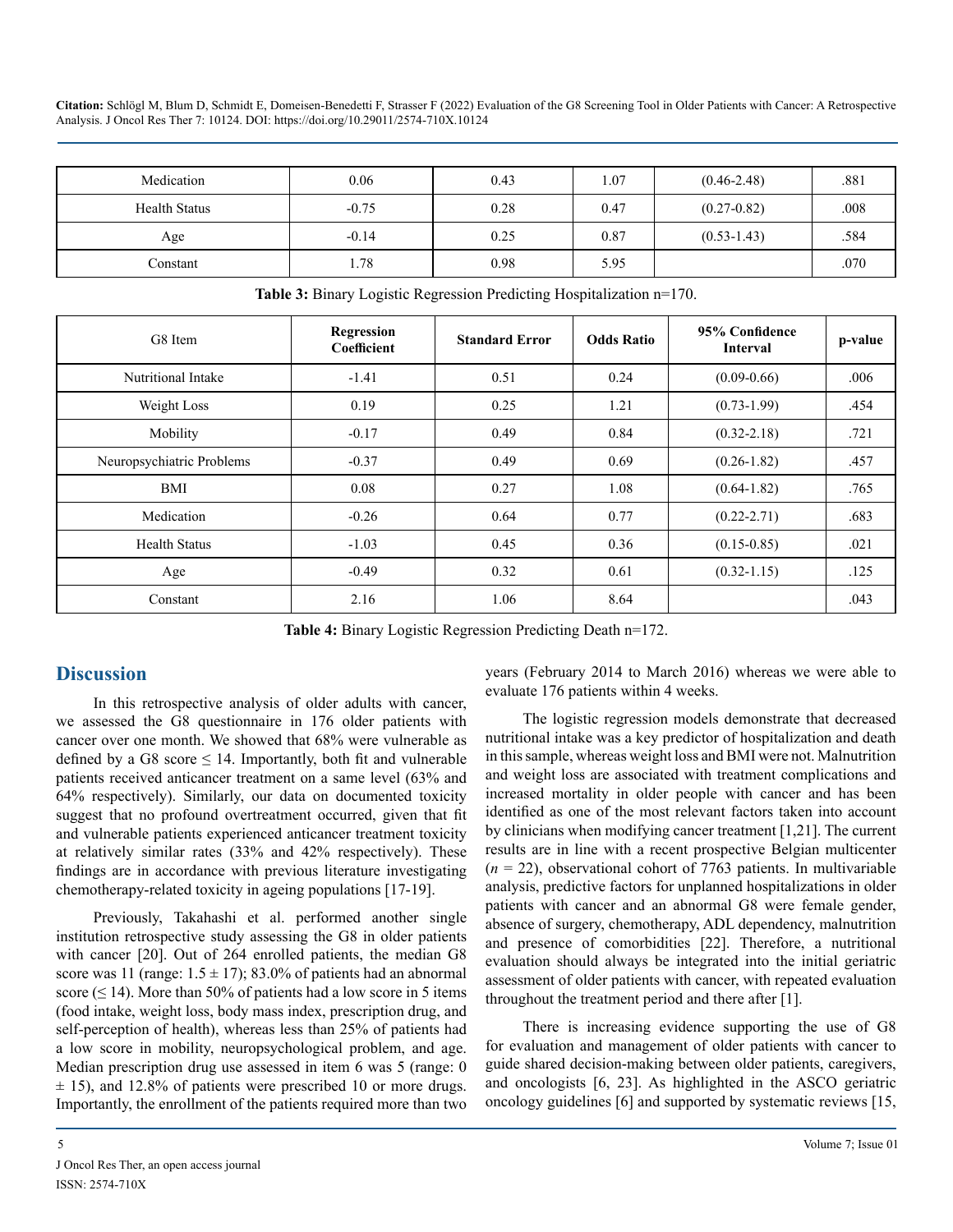24-27], G8 impairments are associated with chemotherapy toxic effects, lower treatment completion, functional decline, early mortality, and higher health care use [2]. Just recently, Garcia and colleagues performed a systematic review of four databases (MEDLINE, Embase, CINAHL [Cumulative Index to Nursing and Allied Health Literature], and PubMed) and found that the G8 and the Vulnerable Elders Survey-13 (VES-13) still have the most evidence to support their use in clinical practice [28]*.* (In detail, the G8 scored moderate to high sensitivity across different thresholds for geriatric vulnerability on the geriatric assessment, as well as across geriatric assessment reference standards of varying numbers of domains (range, 6-9 domains). Sensitivity ranged from 44.7% (95%CI not reported) to 97.0% (95%CI, 89.0%-98.0%). Overall, specificity ranged from 44.0% (95%CI, 30.0%-64.0%) to 100% (95%CI, 54.0%-100%). Accuracy was moderately high (range, 0.71 [95% CI, 0.60-0.82] to 0.95 [standard error, 0.30]) [28].)

Like others, we found that a majority of oncology patient's ≥75 years who were seen at our hospital over a four week-long period were vulnerable but still received anticancer treatment at rates equal to non-vulnerable patients. Since worse outcomes were observed among the vulnerable patient group, it is important to consider how palliative [29], supportive and geriatric care can improve quality of life for these patients by addressing the reversible causes of vulnerability, such as nutrition and polypharmacy [7].

Strengths of this study include the inclusion of a relatively large sample size of vulnerable older patients with cancer and it also demonstrates the feasibility [10] to conduct a single site study incorporating G8 screening in the community oncology setting.

When interpreting the results of this study it is important to consider several points. First, this aim of this feasibility study was to evaluate the results of the G8 screening in patients aged 75 years and over. Hence, only limited qualitative coding from a single researcher was possible. We did not systematically assess Chemotherapy Related Toxicities using the National Cancer Institute Common Terminology Criteria for Adverse Events. Furthermore, we did not assess patients' charts for formal measures of nutritional intake (i.e. protein, k cal). Second, findings may be subject to selection, implicit clinician and loss to follow up bias. For example, we enrolled a specific population of older patients; however, these are patients who are commonly seen in community oncology clinics and are underrepresented in research. Third, this cohort study was performed at a single institution, which limits the generalizability of our results. However, this was a study estimating the prevalence of vulnerable older patients with cancer in order to adapt the current treatment practices in our hospital. Fourth, we do not have data whether or not using the G8 screening resulted in an adjustment of treatment recommendations. Previous research shows that implementing an onco-geriatric care trajectory

resulted in an adjustment of treatment recommendations for a quarter of patients and thirteen percent needed subsequent referral to a geriatrician [30]. Finally, one could argue that there are some limitations due to its nature as a retrospective medical record review study. The investigators had no control over the quality of the data since it was primary clinical data, not originally recorded for research purposes but for patient care. However, in order to maximize the sensitivity and effectiveness of the chart review, we followed a rigorous approach avoiding typical mistakes by using a well-defined, clearly articulated research question with explicitly developed inclusion and exclusion criteria, training of the data abstractor, performing a pilot test, using a standardized data abstraction form and addressing the interrater reliability [16]**.**

From a clinical point of view, some questions remain open in our population: could the presence of a geriatrician, working together with the oncologist team, make a difference in the clinical results? Is the decision-making based on the G8 screening better than the physician judgment and what will be the results of this G8 screening on the geriatric vulnerability in the long-term follow-up?

Further research should be directed towards improving objective patient selection for cancer treatment and identifying patients who are prone for unfavorable outcome, as well as optimizing treatment adjustments and supportive care during treatment to improve outcomes [5]. During the decision-making process, dedicated attention should be given to assess the patients' goals and preferences [30]. Shared decision-making should be pursued and the patients' thoughts on how to maintain and improve quality of life should be guiding. In addition, it is of importance to increase diagnostic accuracy of the G8 to predict the risk of unfavorable outcome.

## **Conclusion**

In conclusion, this study demonstrated that the G8 screening tool is applicable to routine oncology care in a tertiary hospital. The G8 differentiated between fit and vulnerable patients. The use of tailored oncology geriatric and palliative oncology interventions in the future may contribute to the avoidance of both over- and under treatment of older patients with cancer.

## **Funding Statement**

This work was supported from internal clinic resources. The funders had no role in the study design, analysis and interpretation of data, in the writing of the report or in the decision to submit the article for publication. No outside funding was obtained.

#### **Availability of Data and Material**

All data generated or analyzed during this study are included in this published article. Other information of this study is available from the corresponding author on reasonable request.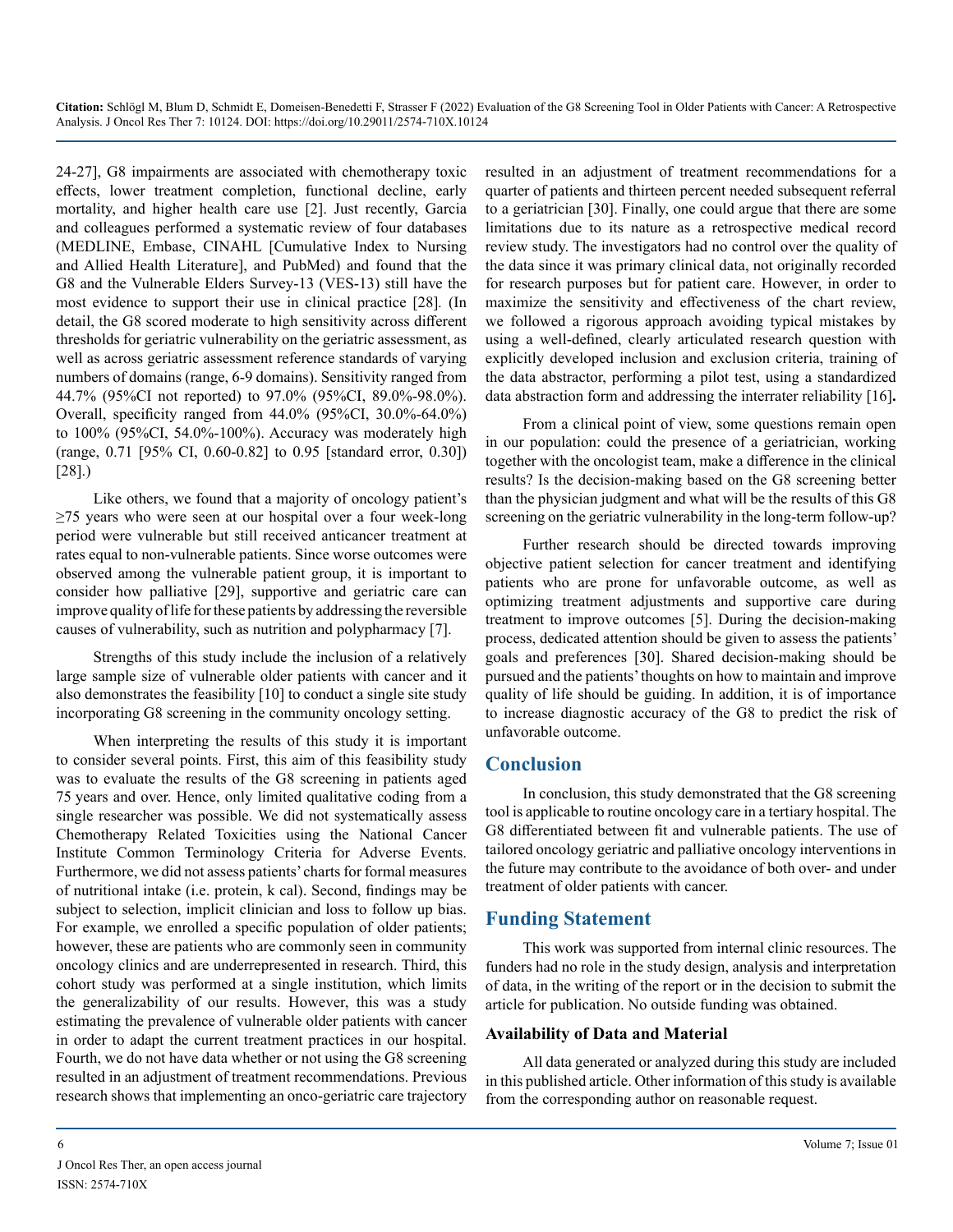# **Author Contributions**

Concept and Design: FS, FDB

Data Acquisition: FS, FDB

Analysis and Interpretation of Data: EBS, FS, MS, FDB, DB

Manuscript Preparation: MS, EBS, FS, FDB, DB

Manuscript Editing and Review: EBS, FS, FDB, DB

#### **Acknowledgements**

We would like to thank Christina Bötschi and Nadine Behnke for administrative support in completing this research.

#### **References**

- **1.** [Soto-Perez-de-Celis E, Li D, Yuan Y, Lau YM, Hurria A \(2018\)](https://pubmed.ncbi.nlm.nih.gov/29893262/)  [Functional versus chronological age: geriatric assessments to guide](https://pubmed.ncbi.nlm.nih.gov/29893262/)  [decision making in older patients with cancer. Lancet Oncol 19:](https://pubmed.ncbi.nlm.nih.gov/29893262/)  [e305-e316.](https://pubmed.ncbi.nlm.nih.gov/29893262/)
- **2.** [Mohile SG, Epstein RM, Hurria A, Heckler CE, Canin B, et al. \(2020\)](https://jamanetwork.com/journals/jamaoncology/fullarticle/2754746)  [Communication With Older Patients With Cancer Using Geriatric](https://jamanetwork.com/journals/jamaoncology/fullarticle/2754746)  [Assessment. JAMA Oncol 6: 196.](https://jamanetwork.com/journals/jamaoncology/fullarticle/2754746)
- **3.** [Handforth C, Clegg A, Young C, Simpkins S, eymour MT, et al. \(2015\)](https://pubmed.ncbi.nlm.nih.gov/25403592/)  [The prevalence and outcomes of frailty in older cancer patients: a](https://pubmed.ncbi.nlm.nih.gov/25403592/)  [systematic review. Ann Oncol 26:1091-101.](https://pubmed.ncbi.nlm.nih.gov/25403592/)
- **4.** [Extermann M, Aapro M, Bernabei R,](https://pubmed.ncbi.nlm.nih.gov/16084735/) Cohen HJ, Droz JP, et al. (2005) [Use of comprehensive geriatric assessment in older cancer patients.](https://pubmed.ncbi.nlm.nih.gov/16084735/)  [Crit Rev Oncol Hematol 55: 241-52.](https://pubmed.ncbi.nlm.nih.gov/16084735/)
- **5.** [Magnuson A, Allore H, Cohen HJ,](https://www.ncbi.nlm.nih.gov/labs/pmc/articles/PMC4969156/) Mohile SG, Williams AGR, et al. [\(2016\) Geriatric assessment with management in cancer care: Current](https://www.ncbi.nlm.nih.gov/labs/pmc/articles/PMC4969156/)  [evidence and potential mechanisms for future research. J Geriatr](https://www.ncbi.nlm.nih.gov/labs/pmc/articles/PMC4969156/)  [Oncol 7: 242-248.](https://www.ncbi.nlm.nih.gov/labs/pmc/articles/PMC4969156/)
- **6.** [Mohile SG, Dale W, Somerfield MR,](https://pubmed.ncbi.nlm.nih.gov/29782209/) Schonberg MA, Boyd CM, et al. [\(2018\) Practical Assessment and Management of Vulnerabilities in](https://pubmed.ncbi.nlm.nih.gov/29782209/)  [Older Patients Receiving Chemotherapy: ASCO Guideline for Geriatric](https://pubmed.ncbi.nlm.nih.gov/29782209/)  [Oncology. J Clin Oncol 36: 2326-2347.](https://pubmed.ncbi.nlm.nih.gov/29782209/)
- **7.** [Ramsdale E, Lemelman T, Loh KP, Flannery M, Kehoe L, et al. \(2018\)](https://pubmed.ncbi.nlm.nih.gov/29530495/)  [Geriatric assessment-driven polypharmacy discussions between](https://pubmed.ncbi.nlm.nih.gov/29530495/)  [oncologists, older patients, and their caregivers. J Geriatr Oncol 9:](https://pubmed.ncbi.nlm.nih.gov/29530495/)  [534-539.](https://pubmed.ncbi.nlm.nih.gov/29530495/)
- **8.** [Lowenstein LM, Volk RJ, Street R, Flannery M, Magnusonet A, et](https://www.sciencedirect.com/science/article/abs/pii/S1879406818300158) [al. \(2019\) Communication about geriatric assessment domains in](https://www.sciencedirect.com/science/article/abs/pii/S1879406818300158)  [advanced cancer settings: "Missed opportunities". J Geriatr Oncol 10:](https://www.sciencedirect.com/science/article/abs/pii/S1879406818300158) [68-73.](https://www.sciencedirect.com/science/article/abs/pii/S1879406818300158)
- **9.** [Hamaker ME, Wildes TM, Rostoft S \(2017\) Time to Stop Saying](https://pubmed.ncbi.nlm.nih.gov/28628364/)  [Geriatric Assessment Is Too Time Consuming. J Clin Oncol 35: 2871-](https://pubmed.ncbi.nlm.nih.gov/28628364/) [2874.](https://pubmed.ncbi.nlm.nih.gov/28628364/)
- **10.** Bowen DJ, Kreuter M, Spring B, [Cofta-Woerpel L, Linnan L, et al.](https://pubmed.ncbi.nlm.nih.gov/19362699/)  [\(2009\) How We Design Feasibility Studies. Am J Prev Med 36: 452-](https://pubmed.ncbi.nlm.nih.gov/19362699/) [457.](https://pubmed.ncbi.nlm.nih.gov/19362699/)
- **11.** [Rickham PP \(1964\) HUMAN EXPERIMENTATION. CODE OF](https://pubmed.ncbi.nlm.nih.gov/14150898/)  [ETHICS OF THE WORLD MEDICAL ASSOCIATION. DECLARATION](https://pubmed.ncbi.nlm.nih.gov/14150898/) [OF HELSINKI. Br Med J 2: 177.](https://pubmed.ncbi.nlm.nih.gov/14150898/)
- **12.** [Soubeyran P, Bellera C, Gregoire F, Blanc J, Ceccaldi J, et al. \(2008\)](https://ascopubs.org/doi/abs/10.1200/jco.2008.26.15_suppl.20568)  [Validation of a screening test for elderly patients in oncology. J Clin](https://ascopubs.org/doi/abs/10.1200/jco.2008.26.15_suppl.20568)  [Oncol 26: 20568.](https://ascopubs.org/doi/abs/10.1200/jco.2008.26.15_suppl.20568)
- **13.** [Soubeyran P, Bellera C, Goyard J, Heitz D, Curé H, et al. \(2014\)](https://doi.org/10.1371/journal.pone.0115060)  [Screening for Vulnerability in Older Cancer Patients: The ONCODAGE](https://doi.org/10.1371/journal.pone.0115060)  [Prospective Multicenter Cohort Study. PLoS ONE 9: e115060.](https://doi.org/10.1371/journal.pone.0115060)
- **14.** [van Walree IC, Scheepers E, van Huis-Tanja L, Emmelot-Vonk MH,](https://pubmed.ncbi.nlm.nih.gov/31078444/)  [Bellera C, et al. \(2019\) A systematic review on the association of the](https://pubmed.ncbi.nlm.nih.gov/31078444/) [G8 with geriatric assessment, prognosis and course of treatment in](https://pubmed.ncbi.nlm.nih.gov/31078444/)  [older patients with cancer. J Geriatr Oncol 10: 847-858.](https://pubmed.ncbi.nlm.nih.gov/31078444/)
- **15.** [Bruijnen CP, van Harten-Krouwel DG, Koldenhof JJ, Emmelot-Vonk](https://pubmed.ncbi.nlm.nih.gov/30926250/)  [EH, Witteveen PO \(2019\) Predictive value of each geriatric assessment](https://pubmed.ncbi.nlm.nih.gov/30926250/)  [domain for older patients with cancer: A systematic review. J Geriatr](https://pubmed.ncbi.nlm.nih.gov/30926250/)  [Oncol 10: 859-873.](https://pubmed.ncbi.nlm.nih.gov/30926250/)
- **16.** [Vassar M, Matthew H \(2013\) The retrospective chart review: important](https://pubmed.ncbi.nlm.nih.gov/24324853/)  [methodological considerations. J Educ Eval Health Prof 10:12.](https://pubmed.ncbi.nlm.nih.gov/24324853/)
- **17.** [Hurria A, Togawa K, Mohile SG, Owusu C, Klepin HD, et al. \(2011\)](https://pubmed.ncbi.nlm.nih.gov/21810685/) [Predicting Chemotherapy Toxicity in Older Adults With Cancer: A](https://pubmed.ncbi.nlm.nih.gov/21810685/)  [Prospective Multicenter Study. J Clin Oncol 29: 3457-3465.](https://pubmed.ncbi.nlm.nih.gov/21810685/)
- **18.** [Wildes TM, Ruwe AP, Fournier C, Gao F, Carson KR, et al. \(2013\)](https://europepmc.org/article/MED/23795224) [Geriatric assessment is associated with completion of chemotherapy,](https://europepmc.org/article/MED/23795224)  [toxicity, and survival in older adults with cancer. J Geriatr Oncol 4:](https://europepmc.org/article/MED/23795224) [227-234.](https://europepmc.org/article/MED/23795224)
- **19.** [Hurria A, Mohile S, Gajra A, Klepin H, Muss H, et al. \(2016\) Validation](https://pubmed.ncbi.nlm.nih.gov/27185838/)  [of a Prediction Tool for Chemotherapy Toxicity in Older Adults With](https://pubmed.ncbi.nlm.nih.gov/27185838/)  [Cancer. J Clin Oncol 34: 2366-2371.](https://pubmed.ncbi.nlm.nih.gov/27185838/)
- **20.** [Takahashi M, Takahashi M, Komine K, Yamada H, Kasahara , et al.](https://pubmed.ncbi.nlm.nih.gov/28640844/) [\(2017\) The G8 screening tool enhances prognostic value to ECOG](https://pubmed.ncbi.nlm.nih.gov/28640844/)  [performance status in elderly cancer patients: A retrospective, single](https://pubmed.ncbi.nlm.nih.gov/28640844/)  [institutional study. PLoS ONE 12: e0179694.](https://pubmed.ncbi.nlm.nih.gov/28640844/)
- **21.** [Caillet P, Canoui-Poitrine F, Vouriot J,](https://pubmed.ncbi.nlm.nih.gov/21709194/) Berle M, Reinald N, et al. (2011) [Comprehensive Geriatric Assessment in the Decision-Making Process](https://pubmed.ncbi.nlm.nih.gov/21709194/)  [in Elderly Patients With Cancer: ELCAPA Study. J Clin Oncol 29:](https://pubmed.ncbi.nlm.nih.gov/21709194/)  [3636-3642.](https://pubmed.ncbi.nlm.nih.gov/21709194/)
- **22.** [Lodewijckx E, Kenis C, Flamaing J, Debruyne P, Groof ID, et al. \(2021\)](https://pubmed.ncbi.nlm.nih.gov/33223483/)  [Unplanned hospitalizations in older patients with cancer: Occurrence](https://pubmed.ncbi.nlm.nih.gov/33223483/)  [and predictive factors. J Geriatr Oncol 12: 368-374.](https://pubmed.ncbi.nlm.nih.gov/33223483/)
- **23.** [Wildiers H, Heeren P, Puts M, Topinkova E, Heijnen MLGJ, et al.](https://pubmed.ncbi.nlm.nih.gov/25071125/) [\(2014\) International Society of Geriatric Oncology Consensus on](https://pubmed.ncbi.nlm.nih.gov/25071125/)  [Geriatric Assessment in Older Patients With Cancer. J Clin Oncol 32:](https://pubmed.ncbi.nlm.nih.gov/25071125/)  [2595-2603.](https://pubmed.ncbi.nlm.nih.gov/25071125/)
- **24.** [Puts M, Santos B, Hardt J, Monette J, Girre V, et al. \(2014\) An update](https://pubmed.ncbi.nlm.nih.gov/24256847/) [on a systematic review of the use of geriatric assessment for older](https://pubmed.ncbi.nlm.nih.gov/24256847/)  [adults in oncology. Ann Oncol 25: 307-315.](https://pubmed.ncbi.nlm.nih.gov/24256847/)
- **25.** [van Walree IC, Scheepers E, van Huis-Tanja L, Emmelot-Vonk MN,](https://www.sciencedirect.com/science/article/abs/pii/S1879406819300992)  [Bellera C, et al. \(2019\) A systematic review on the association of the](https://www.sciencedirect.com/science/article/abs/pii/S1879406819300992) [G8 with geriatric assessment, prognosis and course of treatment in](https://www.sciencedirect.com/science/article/abs/pii/S1879406819300992)  [older patients with cancer. J Geriatr Oncol 10: 847-858.](https://www.sciencedirect.com/science/article/abs/pii/S1879406819300992)
- **26.** [McKenzie GA, Bullock AF, Greenley SL, Lind MJ \(2021\) Implementation](https://www.researchgate.net/publication/342929388_Implementation_of_geriatric_assessment_in_oncology_settings_A_systematic_realist_review)  [of geriatric assessment in oncology settings: A systematic realist](https://www.researchgate.net/publication/342929388_Implementation_of_geriatric_assessment_in_oncology_settings_A_systematic_realist_review)  [review. J Geriatr Oncol 12: 22-33.](https://www.researchgate.net/publication/342929388_Implementation_of_geriatric_assessment_in_oncology_settings_A_systematic_realist_review)
- **27.** [Hamaker ME, te Molder M, Thielen N, van Munster BC, Schiphorst AH,](https://pubmed.ncbi.nlm.nih.gov/29631898/) [et al. \(2018\) The effect of a geriatric evaluation on treatment decisions](https://pubmed.ncbi.nlm.nih.gov/29631898/)  [and outcome for older cancer patients – A systematic review. J Geriatr](https://pubmed.ncbi.nlm.nih.gov/29631898/)  [Oncol 9: 430-440.](https://pubmed.ncbi.nlm.nih.gov/29631898/)